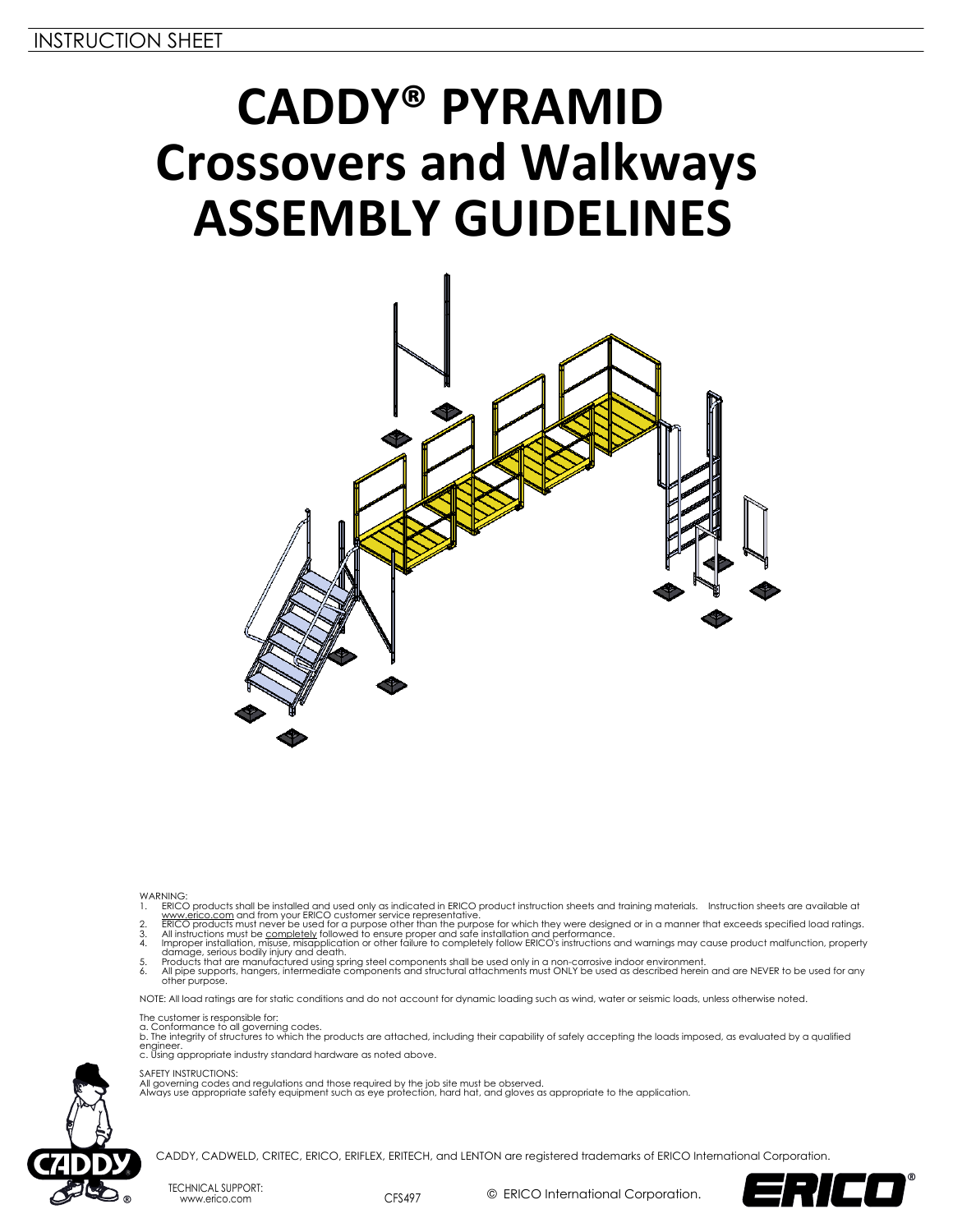**CADDY® PYRAMID Crossovers and Walkways is a user configurable crossover assembly. The main purpose of the assembly is to provide users with bolt-together, walk-through surfaces which can cover common rooftop terrain. The Crossover and Walkways product line is composed of five components for multiple crossover configurations. The Rooftop system features a load capacity of 500 pounds.**

#### **CADDY® PYRAMID Crossover Ladders, 50º**

- Available Heights 20", 30", 40", 50", & 60"
- Grip strut safety tread steps
- Leg Kit included for all heights excluding 20"





#### **CADDY® PYRAMID Crossover Ladders, 90º**

- Available Heights 20", 30", 40" 50", & 60"
- Perforated Ladder Rung
- Anti-Tipover Leg Kit standard for all heights

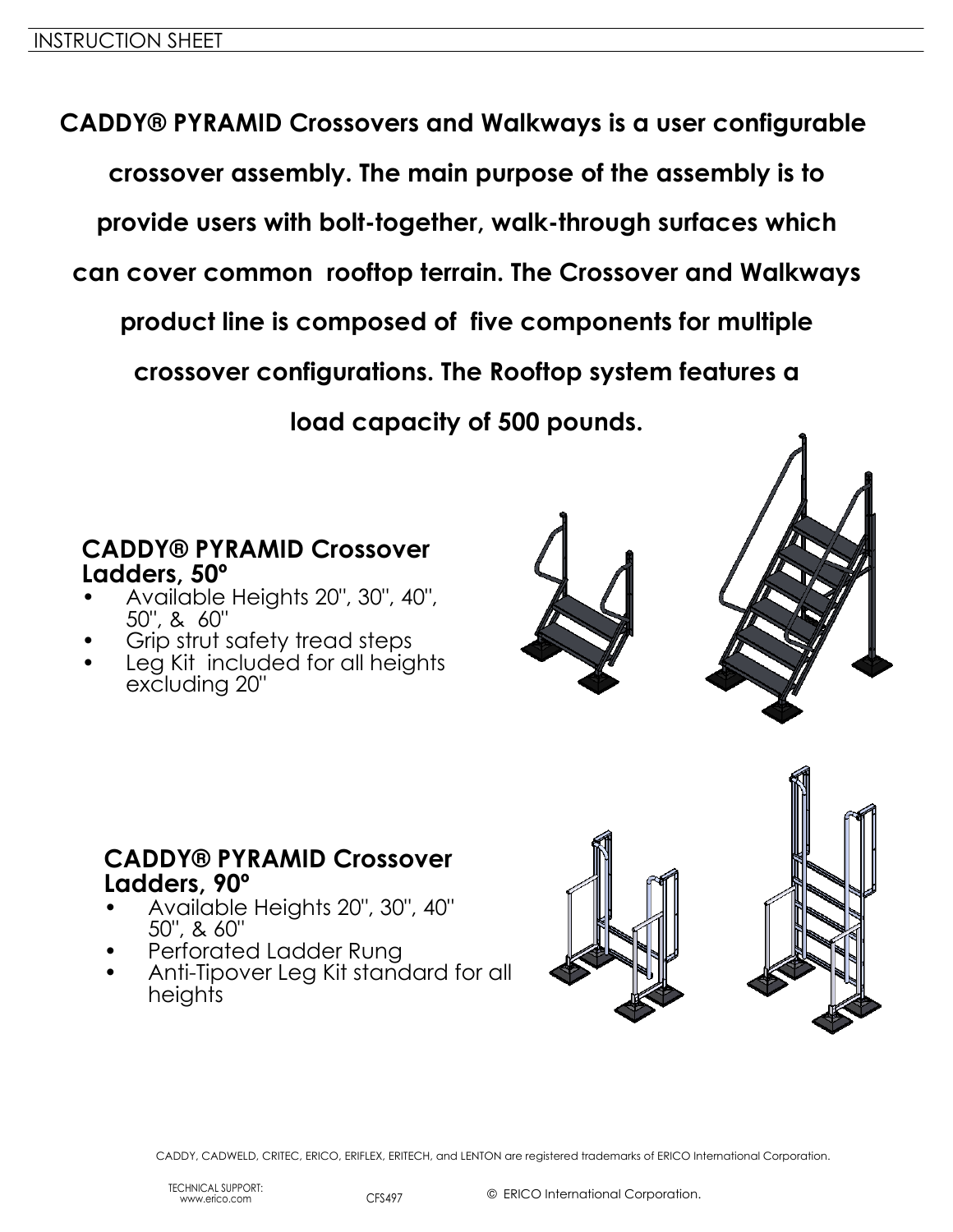## **Crossover Bridge**

- Available in straight or turn configurations
- Grip strut walking surface
- Cable tiedown points available in each corner **Note: Turn Platforms must be supported by a Leg Kit**





### **Crossover Bridge Rail Kit (Shown Below)**

- Designed to block off a single end of a crossover
- Kit includes a bolt-on top rail, mid rail, and kick plate



CADDY, CADWELD, CRITEC, ERICO, ERIFLEX, ERITECH, and LENTON are registered trademarks of ERICO International Corporation.

TECHNICAL SUPPORT: www.erico.com CFS497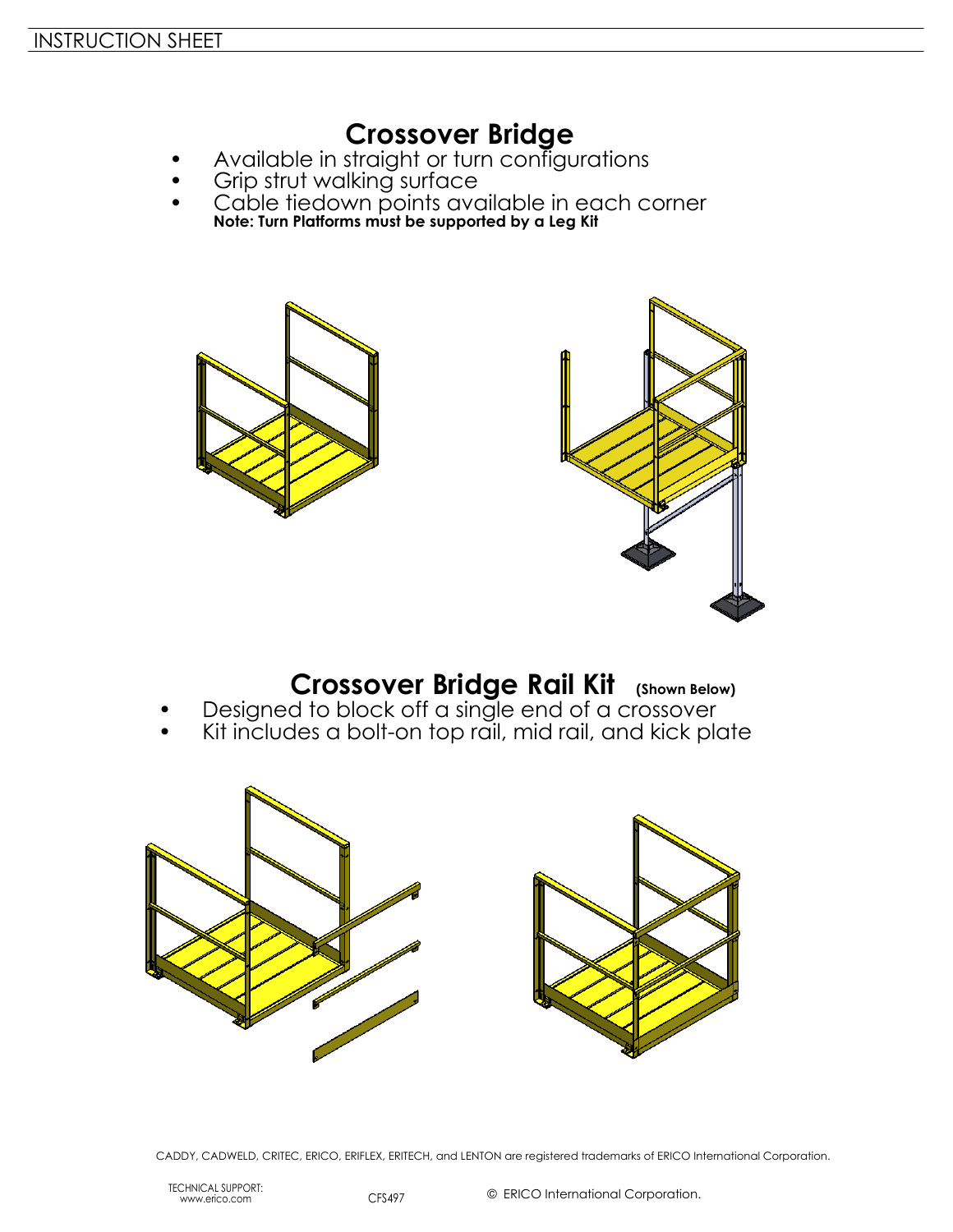#### **Leg Kits**

- Available Leg Kits Support Bridges and Ladders with Heights of 20", 30", 40", 50", & 60"
- Bridge Clearance Height: 18" 58"
- Designed to support bridges in multiple configurations





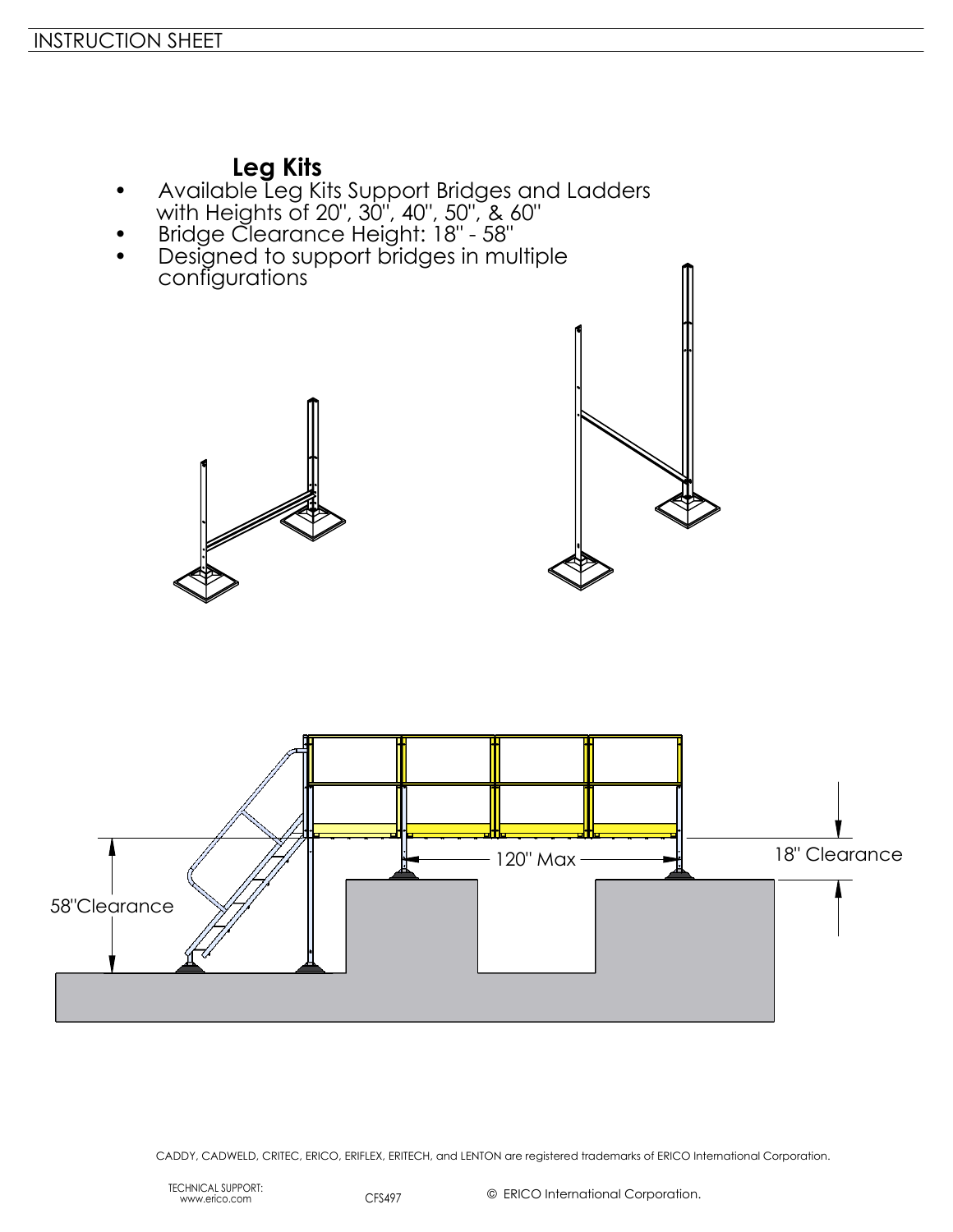#### **Leg Kit Assembly**

- 1. Fasten Diagonal Brace to Vertical Legs as shown using 3/8" bolts and nuts and washers (included).
- 2. Attach Feet using provided 1/2" fasteners (included).<br>3. Tighten all fasteners.
- Tighten all fasteners.
- 4. ENSURE ALL FASTERS ARE SECURELY TIGHTENED BEFORE USE.



1

Fasten the (2) Vertical Legs to ladder or platform as shown by torquing (4) 3/8" bolts and nuts and (8) washers (included) to 30Ft-Lbs. Do not face threaded end of the bolt toward the traveled side of the ladder or platform. Do not fully tighten fasteners until all steps are completed.

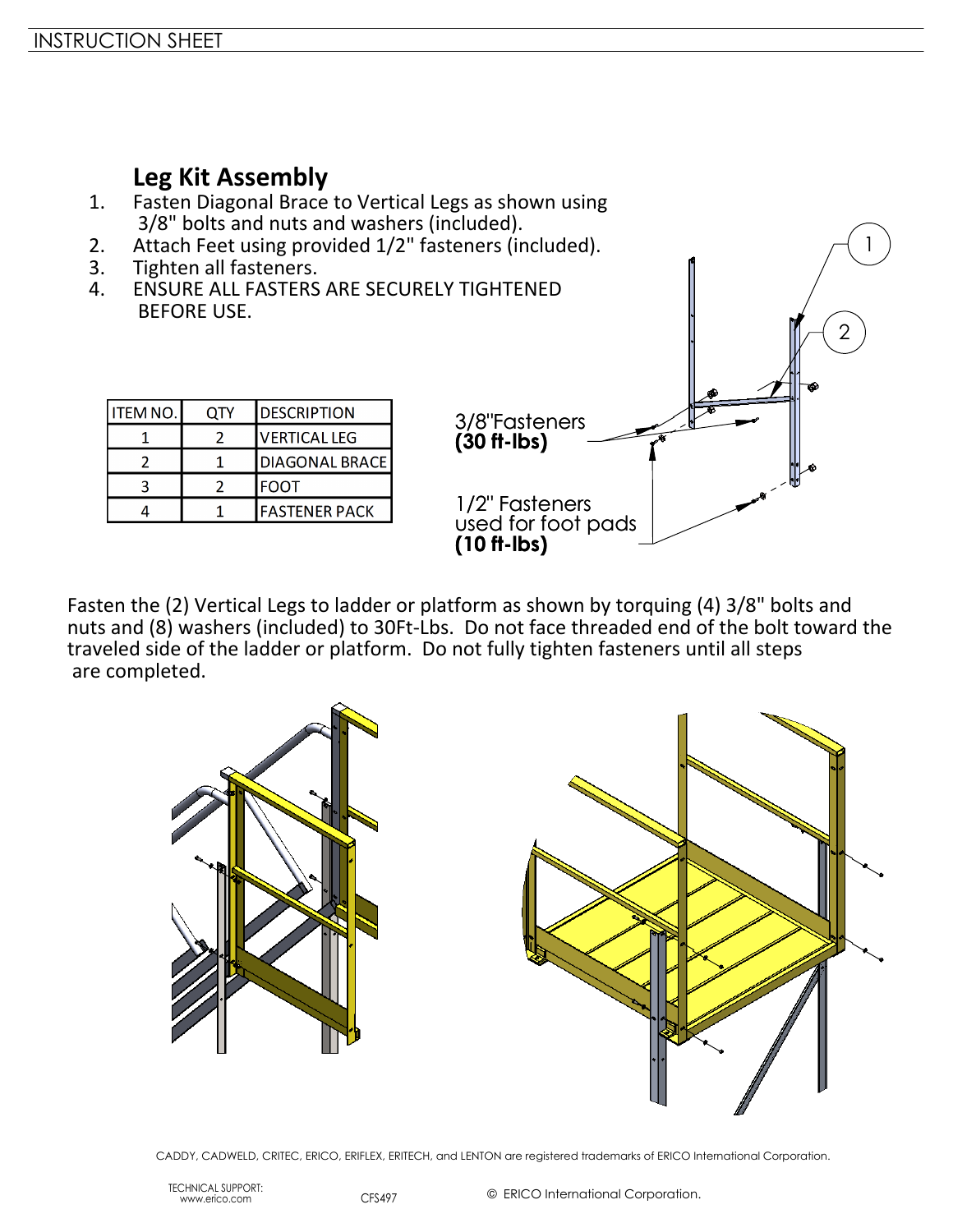Platform assemblies must not have an unsupported span of over 120" (three Bridges). If a longer crossover is needed, plan Leg Kit locations so the unsupported span is not greater then three bridges.

A 90º Ladder may be used in place a Leg Kit if needed.

A 50º ladder with a height of 20" may be used in place of a legkit if needed. All other ladder heights are designed to utilize a Leg Kit.



120"



Configurations that contain a 90º turn must have a Leg Kit supporting the turn platform.

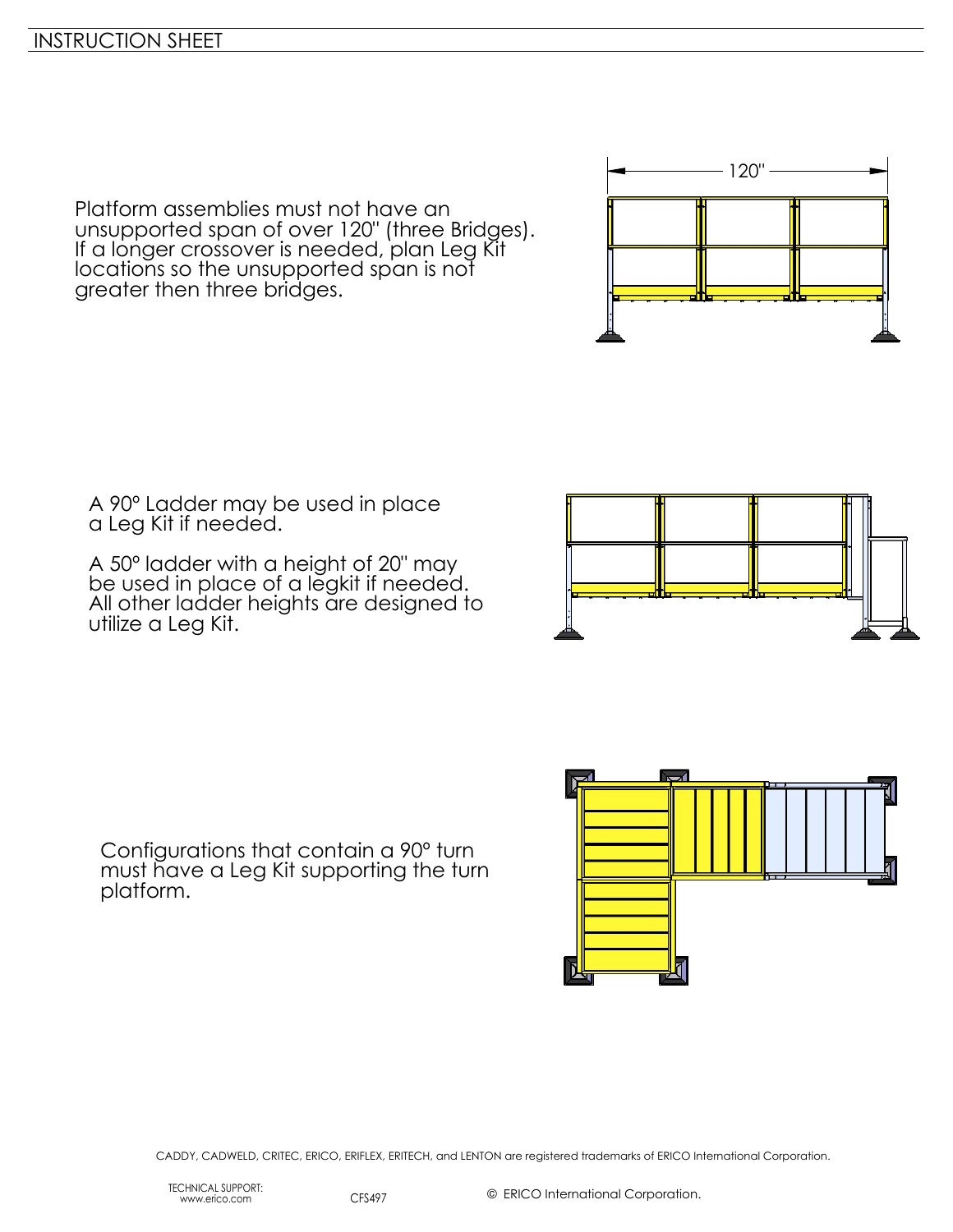Leg Kits are designed to be installed across (Detail H) or along (Detail J) Bridge configurations





DETAIL H SCALE 1 : 24





CADDY, CADWELD, CRITEC, ERICO, ERIFLEX, ERITECH, and LENTON are registered trademarks of ERICO International Corporation.

TECHNICAL SUPPORT: www.erico.com CFS497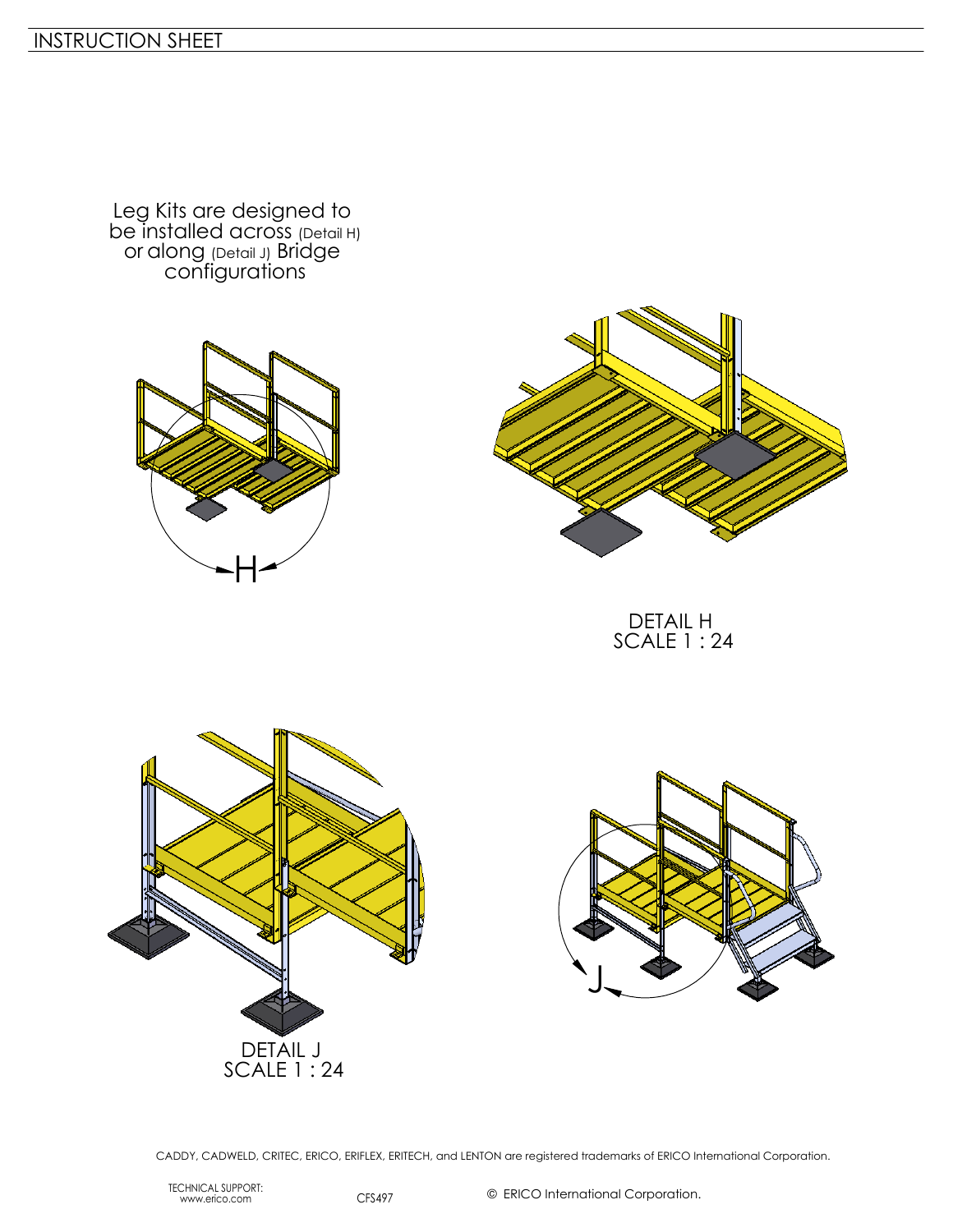

# **90º Vertical Ladder, 50º Incline Stairs, Bridge Assembly**

Fasten the Crossover Bridge and Turn Platform to the adjacent part as shown using (6) 3/8" bolts and nuts and (12) washers (included) for each adjacent part. Torque bolts to 30 Ft-Lbs.

Do not face threaded end of the bolt toward the traveled side of the ladder or platform. Do not fully tighten fasteners until all steps are completed.

Rooftop Crossover Bridges include tiedown points on each outside corner. These tiedown points should be utilized in all rooftop applications to prevent damage from tip-over due to wind resistance.

LEG KIT REQUIRED IF ANY SPAN EXCEEDS 120" If any connected parts create a span greater than 120", a Leg Kit is required. Install a Leg Kit to reduce span to 120" or less as per Leg Kit assembly Instructions

ENSURE ALL FASTERS ARE SECURELY TIGHTENED BEFORE USE.